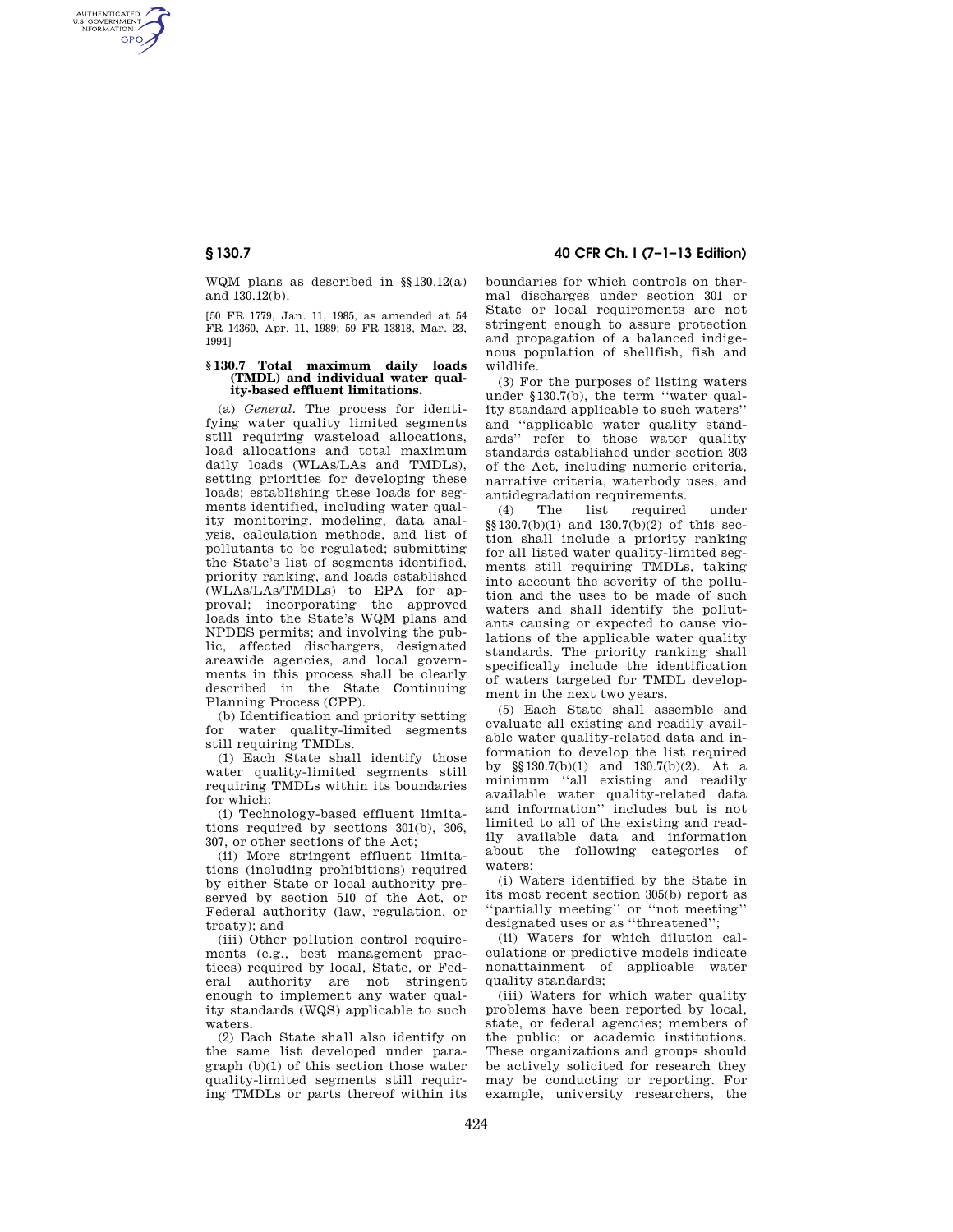## **Environmental Protection Agency § 130.7**

United States Department of Agriculture, the National Oceanic and Atmospheric Administration, the United States Geological Survey, and the United States Fish and Wildlife Service are good sources of field data; and

(iv) Waters identified by the State as impaired or threatened in a nonpoint assessment submitted to EPA under section 319 of the CWA or in any updates of the assessment.

(6) Each State shall provide documentation to the Regional Administrator to support the State's determination to list or not to list its waters as required by  $\S(130.7(b)(1))$  and 130.7(b)(2). This documentation shall be submitted to the Regional Administrator together with the list required by §§130.7(b)(1) and 130.7(b)(2) and shall include at a minimum:

(i) A description of the methodology used to develop the list; and

(ii) A description of the data and information used to identify waters, including a description of the data and information used by the State as required by §130.7(b)(5); and

(iii) A rationale for any decision to not use any existing and readily available data and information for any one of the categories of waters as described in §130.7(b)(5); and

(iv) Any other reasonable information requested by the Regional Administrator. Upon request by the Regional Administrator, each State must demonstrate good cause for not including a water or waters on the list. Good cause includes, but is not limited to, more recent or accurate data; more sophisticated water quality modeling; flaws in the original analysis that led to the water being listed in the categories in §130.7(b)(5); or changes in conditions, e.g., new control equipment, or elimination of discharges.

(c) Development of TMDLs and individual water quality based effluent limitations.

(1) Each State shall establish TMDLs for the water quality limited segments identified in paragraph (b)(1) of this section, and in accordance with the priority ranking. For pollutants other than heat, TMDLs shall be established at levels necessary to attain and maintain the applicable narrative and numerical WQS with seasonal variations

and a margin of safety which takes into account any lack of knowledge concerning the relationship between effluent limitations and water quality. Determinations of TMDLs shall take into account critical conditions for stream flow, loading, and water quality parameters.

(i) TMDLs may be established using a pollutant-by-pollutant or biomonitoring approach. In many cases both techniques may be needed. Site-specific information should be used wherever possible.

(ii) TMDLs shall be established for all pollutants preventing or expected to prevent attainment of water quality standards as identified pursuant to paragraph (b)(1) of this section. Calculations to establish TMDLs shall be subject to public review as defined in the State CPP.

(2) Each State shall estimate for the water quality limited segments still requiring TMDLs identified in paragraph (b)(2) of this section, the total maximum daily thermal load which cannot be exceeded in order to assure protection and propagation of a balanced, indigenous population of shellfish, fish and wildlife. Such estimates shall take into account the normal water temperatures, flow rates, seasonal variations, existing sources of heat input, and the dissipative capacity of the identified waters or parts thereof. Such estimates shall include a calculation of the maximum heat input that can be made into each such part and shall include a margin of safety which takes into account any lack of knowledge concerning the development of thermal water quality criteria for protection and propagation of a balanced, indigenous population of shellfish, fish and wildlife in the identified waters or parts thereof.

(d) *Submission and EPA approval.* (1) Each State shall submit biennially to the Regional Administrator beginning in 1992 the list of waters, pollutants causing impairment, and the priority ranking including waters targeted for TMDL development within the next two years as required under paragraph (b) of this section. For the 1992 biennial submission, these lists are due no later than October 22, 1992. Thereafter, each